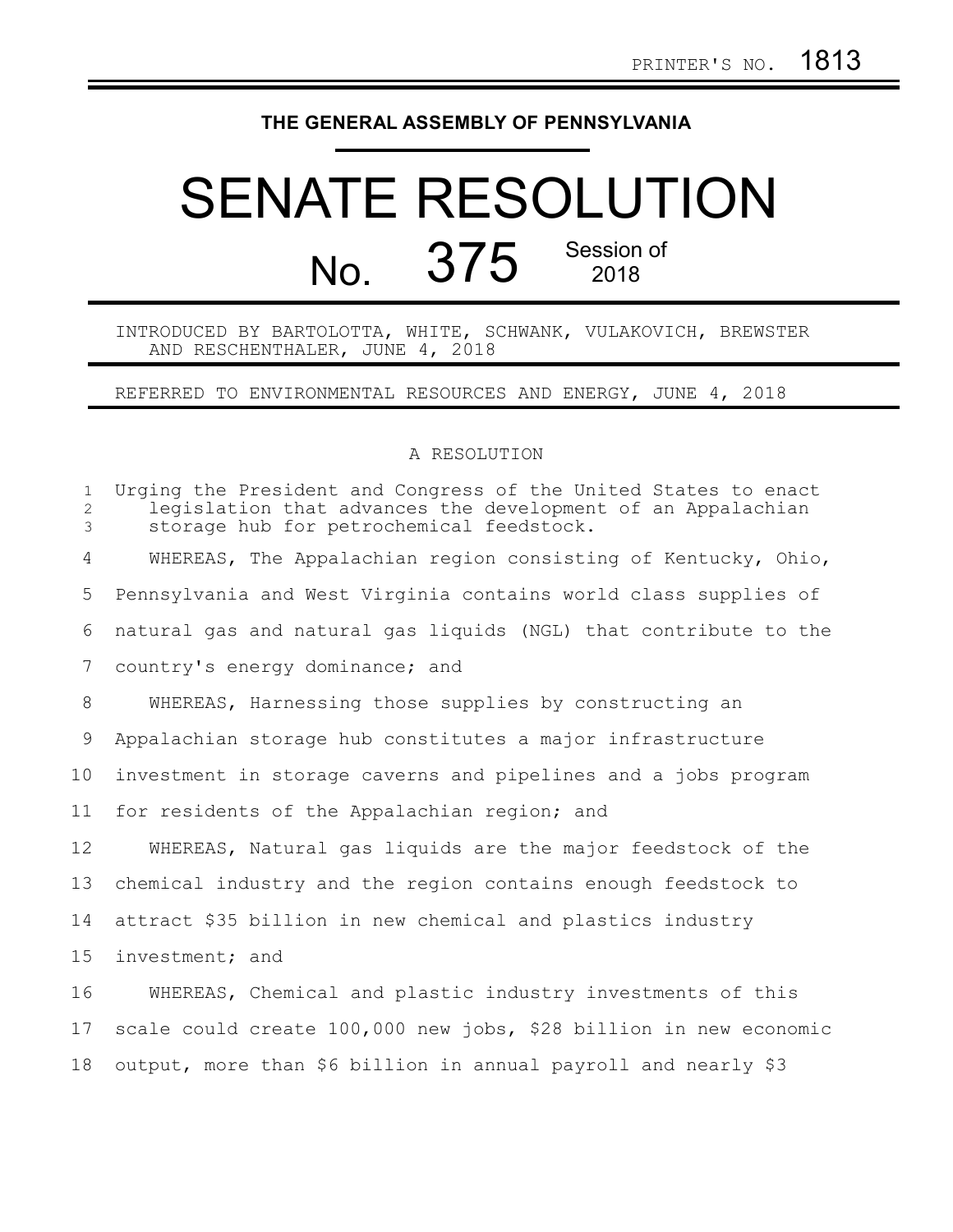billion annually in new Federal, State and local tax revenue; and 1 2

WHEREAS, A petrochemical feedstock storage hub located in the heart of Appalachia could support major energy, infrastructure and manufacturing job creation opportunities; and 3 4 5

WHEREAS, Supporting the Appalachian Energy and Manufacturing Infrastructure Revitalization Act proposed in S. 1340 would improve the infrastructure permitting process by directing the Secretary of Energy and the Secretary of Commerce to approve the project as an Appalachian ethane storage hub, identify the lead Federal and State agency liaisons and coordinate with them on designating the project; and 6 7 8 9 10 11 12

WHEREAS, S. 1340 directs the Federal Energy Regulatory Commission (FERC) to consider relevant licenses and permits for the requisite pipeline infrastructure and requires the other Federal agencies to complete consideration of their respective permits within 60 days of the completion of the FERC licensing or have their jurisdictional permits deemed approved; and WHEREAS, Supporting the Capitalizing on American Storage Potential Act proposed in H.R. 3143 and S. 1337 would make a regional NGL storage hub eligible for the Department of Energy's successful Title XVII loan guarantee program; and 13 14 15 16 17 18 19 20 21 22

WHEREAS, Supporting the Appalachian Ethane Storage Hub Study Act proposed in S. 1075 and H.R. 2568 would help assess the feasibility and potential benefits of establishing a subterranean ethane storage and distribution hub in central Appalachia; therefore be it 23 24 25 26 27

RESOLVED, That the Senate of the Commonwealth of Pennsylvania urge the President and Congress of the United States to enact legislation that advances the development of an Appalachian 28 29 30

20180SR0375PN1813 - 2 -